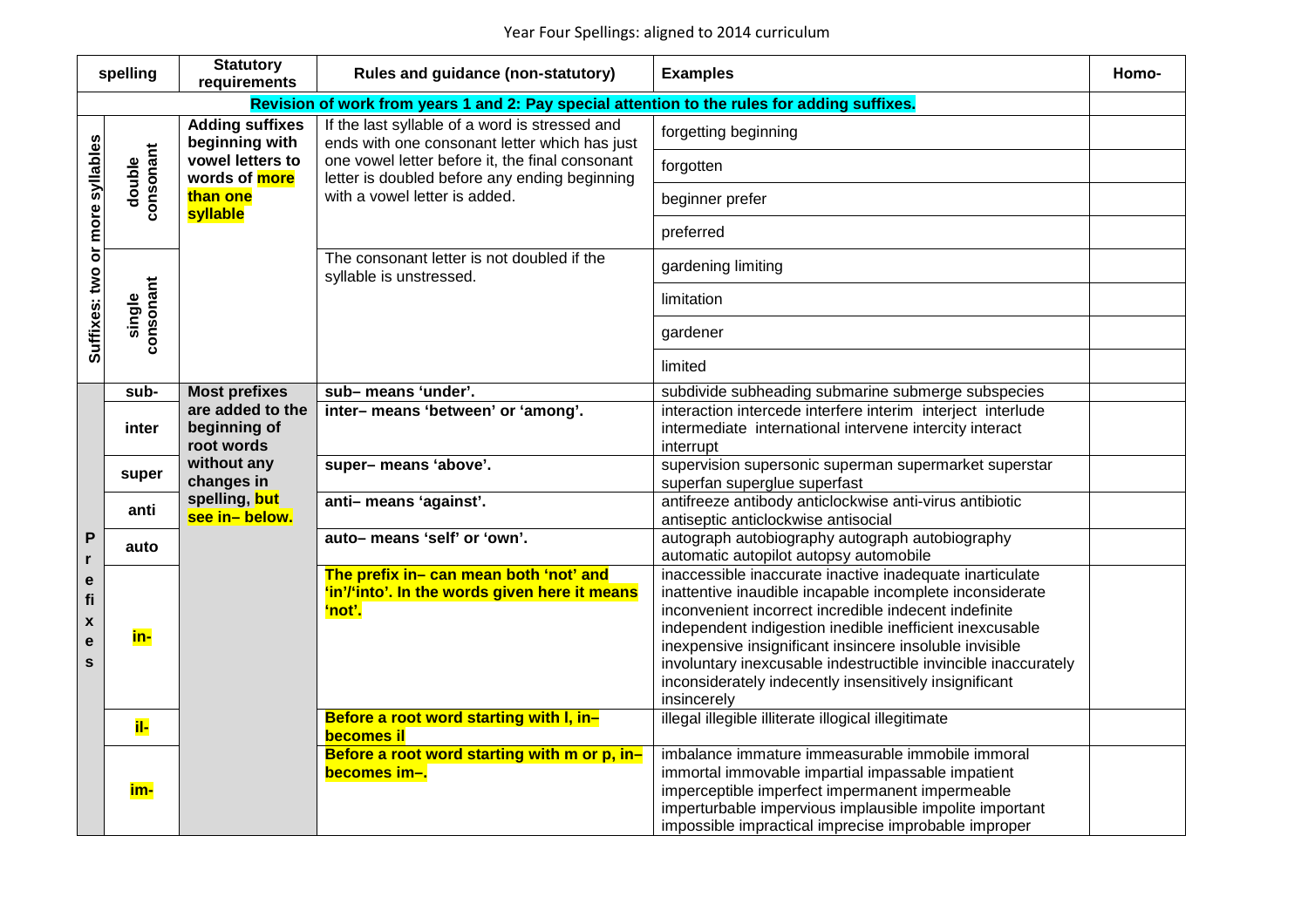|                | ir-           |                                                                                        | Before a root word starting with r, in-<br>becomes ir-.                                                              | irrational irregular irresistible irresponsive irreversible<br>irrelevant irritated irrational irresponsible irrevocable<br>irreverent Irrelevant irreversible irrecoverable irradiation<br>irascible irrigable irreparable irremovable                                      |  |
|----------------|---------------|----------------------------------------------------------------------------------------|----------------------------------------------------------------------------------------------------------------------|------------------------------------------------------------------------------------------------------------------------------------------------------------------------------------------------------------------------------------------------------------------------------|--|
| -ation         |               | The suffix $-$<br>ation                                                                | The suffix -ation is added to verbs to form<br>nouns. The rules already learnt still apply.                          | information adoration sensation preparation admiration<br>investigation frustration liberation animation operation<br>narration quotation elation rotation levitation relation dictation<br>formation deviation restoration                                                  |  |
|                | ic to<br>ally | The suffix -ly<br>The suffix -ly is<br>added to an                                     | (3) If the root word ends with $-ic$ , $-ally$ is<br>added rather than just -ly, except in the word<br>publicly.     | automatically critically logically magically mechanically<br>medically musically physically                                                                                                                                                                                  |  |
| Suffix-ly      | odd           | adjective to form<br>an adverb. The<br>rules already<br>learnt still apply.            | (4) The words truly, duly, wholly.                                                                                   | truly duly wholly                                                                                                                                                                                                                                                            |  |
|                | our to<br>or  | The suffix -ous                                                                        | -our is changed to -or before -ous is added.                                                                         | vigorous humorous glamorous armorous endeavorous<br>harborous honorous                                                                                                                                                                                                       |  |
| Rules for -ous | geous         |                                                                                        | A final 'e' must be kept if the /dʒ/ sound of 'g'<br>is to be kept.                                                  | courageous outrageous advantageous gorgeous                                                                                                                                                                                                                                  |  |
|                | ious          |                                                                                        | If there is an /i:/ sound before the -ous<br>ending, it is usually spelt as i,                                       | various anxious conscientious conscious delicious furious<br>glorious gracious infections luscious luxurious mysterious<br>obvious previous rebellious scrumptious serious surreptitious<br>suspicious tedious victorious suspicious precious conscious<br>delicious obvious |  |
|                | eous          |                                                                                        | but a few words have e.                                                                                              | hideous spontaneous courteous hideous miscellaneous<br>nauseous righteous simultaneous                                                                                                                                                                                       |  |
| tion           |               | <b>Endings which</b><br>sound like /fan/,<br>spelt-tion,-<br>$sion, -ssion, -$<br>cian | Sometimes the root word is obvious and the<br>usual rules apply for adding suffixes beginning<br>with vowel letters. | completion operation situation relation imagination<br>organisation ambition position revolution solution fiction<br>introduction caution description                                                                                                                        |  |
| tion           |               | Strictly speaking,<br>the suffixes are $-$<br>ion and -ian.                            | -tion is the most common spelling. It is used if<br>the root word ends in t or te.                                   | invention injection action hesitation translation pollution<br>attraction affection correction construction option education                                                                                                                                                 |  |
| sion           |               | Clues about<br>whether to put t,<br>s, ss or c before                                  | -sion is used if the root word ends in d or se.<br>Exceptions: attend - attention, intend -<br>intention.            | expansion extension comprehension tension intentions<br>ascension                                                                                                                                                                                                            |  |
| ssion          |               | these suffixes<br>often come from<br>the last letter or                                | $-$ ssion is used if the root word ends in ss or $-$<br>mit.                                                         | admission agression dépression discussion expression<br>impression mission oppression possession procession<br>profession progression succession suppression                                                                                                                 |  |
| cian           |               | letters of the root<br>word.                                                           | -cian is used if the root word ends in c or cs.                                                                      | optician politician musician electrician mathematician                                                                                                                                                                                                                       |  |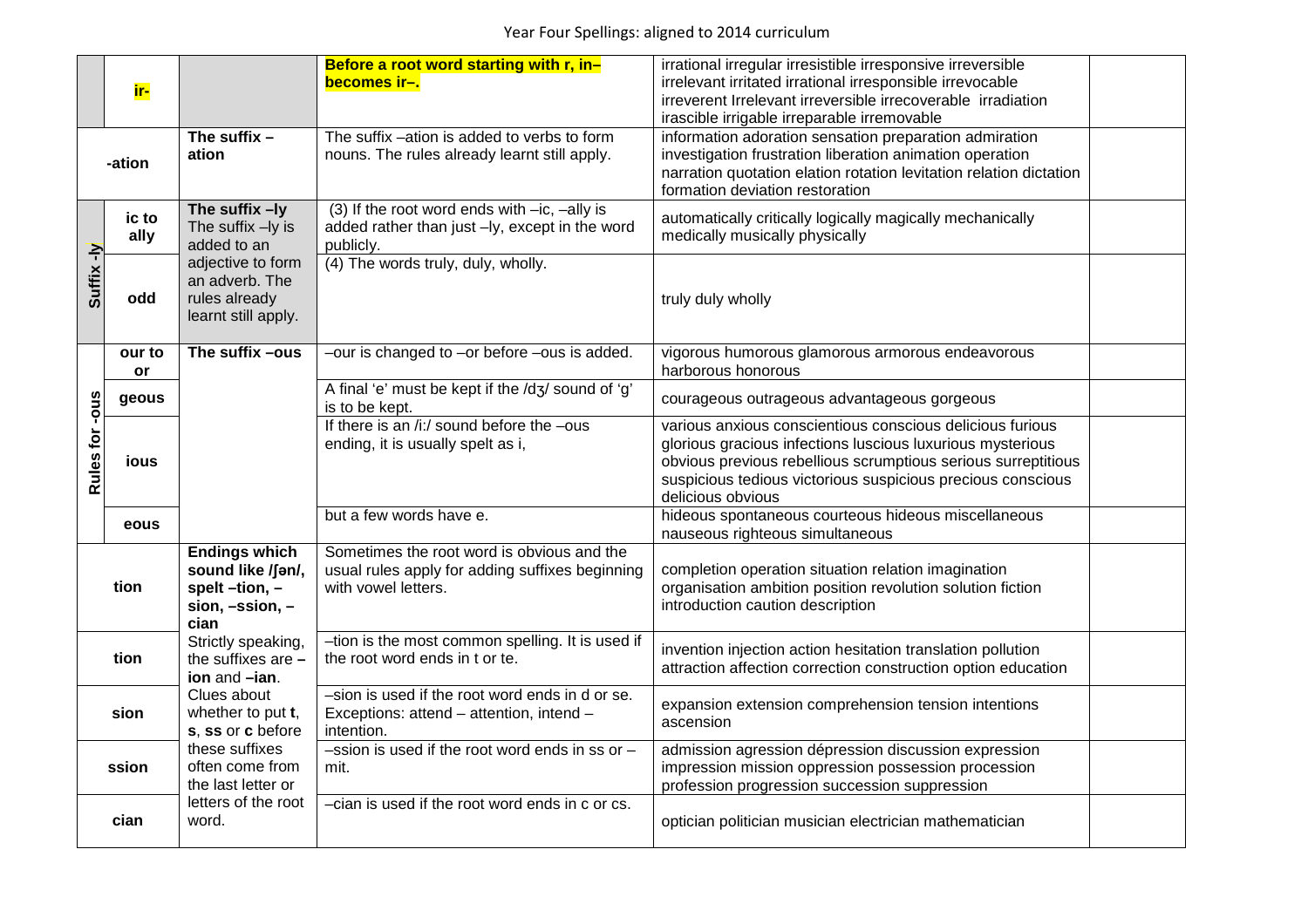| f: ph                                                                                                                                                                                                                                                                                                                                                                                                                                                                                                                                                                                                                                                                                                                                                                                                                                                                                                                                              | <b>Not in 2014</b><br><b>Curriculum</b>              |                                                                                            | agoraphobia arachnophobia cacophony claustrophobia<br>hydrophobia paragraph pharaoh pharmacist pharynx<br>phenomenon phlegm phobia photosensitive photosynthesis<br>physical physicist physiotherapy symphony xenophobia                                                                                 |  |  |  |
|----------------------------------------------------------------------------------------------------------------------------------------------------------------------------------------------------------------------------------------------------------------------------------------------------------------------------------------------------------------------------------------------------------------------------------------------------------------------------------------------------------------------------------------------------------------------------------------------------------------------------------------------------------------------------------------------------------------------------------------------------------------------------------------------------------------------------------------------------------------------------------------------------------------------------------------------------|------------------------------------------------------|--------------------------------------------------------------------------------------------|----------------------------------------------------------------------------------------------------------------------------------------------------------------------------------------------------------------------------------------------------------------------------------------------------------|--|--|--|
| plural<br>Ξ.                                                                                                                                                                                                                                                                                                                                                                                                                                                                                                                                                                                                                                                                                                                                                                                                                                                                                                                                       | <b>Possessive</b><br>apostrophe with<br>plural words | (Note: singular proper nouns ending in an s<br>use the 's suffix e.g. Cyprus's population) | children's men's mice's child's tooth's foot's sheep's<br>women's people's boys'dogs'                                                                                                                                                                                                                    |  |  |  |
|                                                                                                                                                                                                                                                                                                                                                                                                                                                                                                                                                                                                                                                                                                                                                                                                                                                                                                                                                    | Homophones or<br>near-<br>homophones                 |                                                                                            | accept/except, affect/effect, ball/bawl, berry/bury,<br>brake/break, fair/fare, grate/great, groan/grown, here/hear,<br>heel/heal/he'll, knot/not, mail/male, main/mane, meat/meet,<br>medal/meddle, missed/mist, peace/piece, plain/plane,<br>rain/rein/reign, scene/seen, weather/whether, whose/who's |  |  |  |
| Word List for years Three and Four                                                                                                                                                                                                                                                                                                                                                                                                                                                                                                                                                                                                                                                                                                                                                                                                                                                                                                                 |                                                      |                                                                                            |                                                                                                                                                                                                                                                                                                          |  |  |  |
| accident(ally) actual(ly) address answer appear arrive<br>believe bicycle breath breathe build busy/business<br>calendar caught centre century certain circle complete consider continue<br>decide describe different difficult disappear<br>early earth eight/eighth enough exercise experience experiment extreme<br>famous favourite February forward(s)fruit<br>grammar group guard guide<br>heard heart height history<br>imagine increase important interest island<br>knowledge<br>learn length library<br>material medicine mention minute<br>natural naughty notice<br>occasion(ally) often opposite ordinary<br>particular peculiar perhaps popular position possess(ion) possible potatoes pressure probably promise purpose<br>quarter question<br>recent regular reign remember<br>sentence separate special straight strange strength suppose surprise<br>therefore though/although thought through<br>various<br>weight woman/women |                                                      |                                                                                            |                                                                                                                                                                                                                                                                                                          |  |  |  |